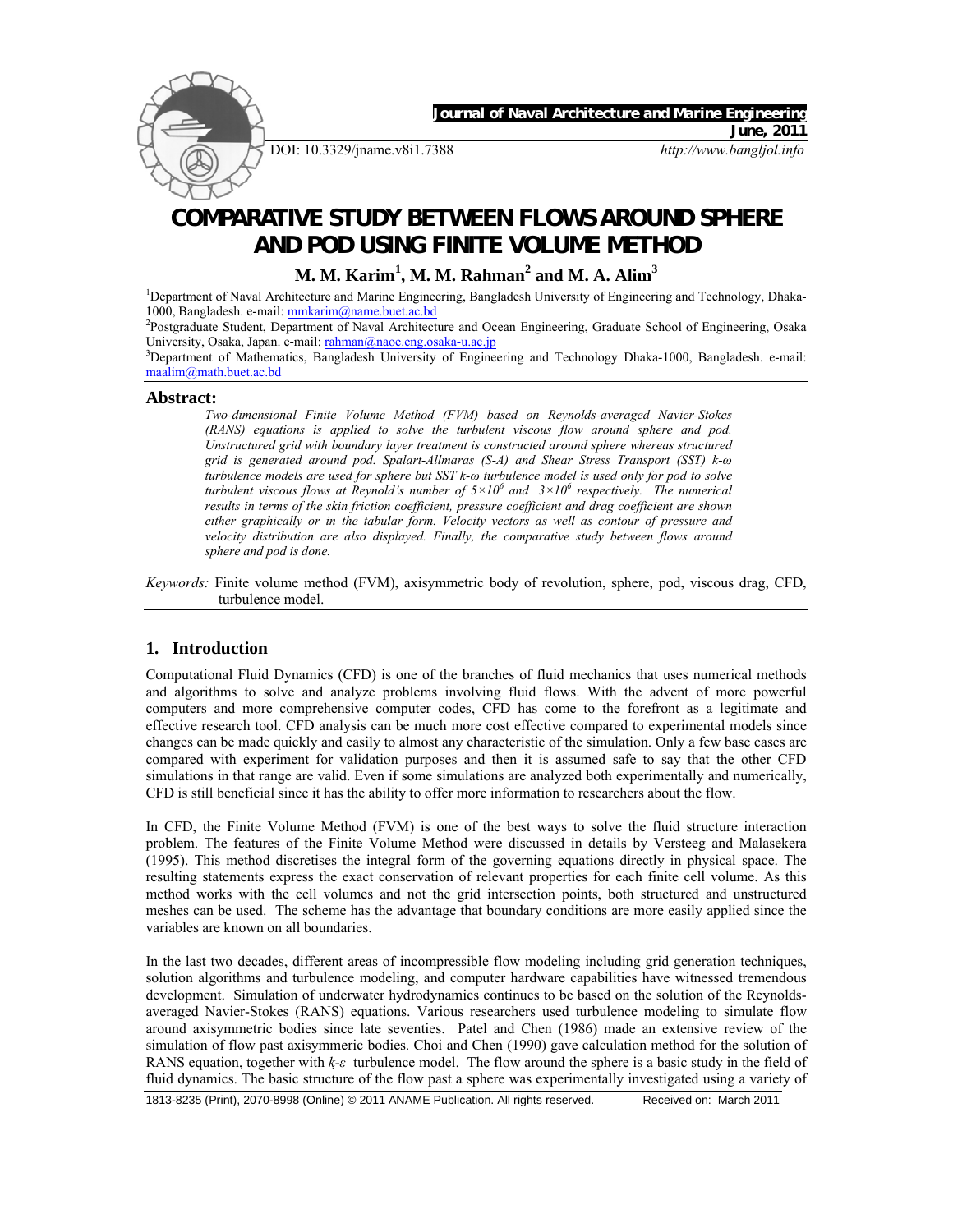approaches, including flow visualization by Achenbach (1972), Taneda (1978), Bakic (2002), etc. Recent timeaccurate computations of laminar and turbulent flow around spheres using different methods are reported by many researchers; among them the work of Kalro and Tezduyan (1998), Gregory (2000) and Karim et al. (2009- A) are remarkable.

The study of flow around pod is of increasing importance due to extensive use of podded propulsors. The podded propulsion systems are becoming increasingly popular in modern commercial marine vessels on account of the increase of their efficiency. Considering its importance a lot of study was done by many researchers. The result of the present paper is compared with that of Gupta (2004). Numerical prediction of the performance of podded propulsors and ducted propellers by Kinnas et al. (2004) are also significant. Karim et al. (2009-B) studied the turbulent viscous flow around submarine hull using unstructured grid, the body shape was similar to that of pod.

However, effective utilization of CFD for marine hydrodynamics depends on proper selection of turbulence model, grid generation and boundary resolution. Although minimization of drag is one of the most important design criteria, not much effort has been given to determining viscous drag, an important parameter in the development of a new design. This paper presents comparative study between viscous flows around axisymmetric sphere and pod using finite volume method based on Reynolds-averaged Navier-Stokes (RANS) equations.

## **2. Theoretical Formulation**

#### **2.1 Governing equation**

For the incompressible flow past an axisymmetric underwater vehicle hull form, the continuity equation in cylindrical co-ordinate is given by:

$$
\rho \left[ \frac{\partial u}{\partial x} + \frac{\partial v}{\partial r} + \frac{v}{r} \right] = S_m \tag{1}
$$

where *x* is the axial coordinate, *r* is the radial coordinate, *u* is the axial velocity and *v* is the radial velocity. The source term  $S_m$  is the mass added and any user-defined sources.

Also, the axial and radial momentum equations are given by:

$$
\rho \left[ \frac{\partial u}{\partial t} + \frac{1}{r} \frac{\partial}{\partial x} (r u^2) + \frac{1}{r} \frac{\partial}{\partial r} (r u v) \right] = -\frac{\partial p}{\partial x} + \frac{1}{r} \frac{\partial}{\partial x} \left[ r \mu \left( 2 \frac{\partial u}{\partial x} - \frac{2}{3} \left( \nabla \cdot \vec{u} \right) \right) \right] + \frac{1}{r} \frac{\partial}{\partial r} \left[ r \mu \left( \frac{\partial u}{\partial r} + \frac{\partial u}{\partial x} \right) \right] + F_x \tag{2}
$$

$$
\rho \left[ \frac{\partial}{\partial t} + \frac{1}{r} \frac{\partial}{\partial t} (r u v) + \frac{1}{r} \frac{\partial}{\partial r} (r v^2) \right] = \frac{\partial}{\partial r} + \frac{1}{r} \frac{\partial}{\partial x} \left[ r \mu \left( \frac{\partial}{\partial t} + \frac{\partial u}{\partial x} \right) \right] + \frac{1}{r} \frac{\partial}{\partial r} \left[ r \mu \left( 2 \frac{\partial v}{\partial r} - \frac{2}{3} \left( \nabla u \right) \right) \right] - 2 \mu \frac{v}{r^2} + \frac{2}{3} \frac{\mu}{r} \left( \nabla u \right) + F_r \tag{3}
$$

Where,  $p =$  static pressure,  $\mu =$  molecular viscosity,  $\rho =$  density,  $F_x \& F_r$  are external body forces and

$$
\nabla \cdot \vec{u} = \frac{\partial u}{\partial x} + \frac{\partial v}{\partial r} + \frac{v}{r}
$$
 (4)

#### *2.2* **Turbulence model**

#### *2.2.1 The Spalart-Allmaras(S-A) turbulence model*

The Spalart-Allmaras(S-A) turbulence model that is used in this study is a simple one-equation model that solves a modeled transport equation for the turbulent viscosity. This model is designed for wall-bounded flows and gives good results for boundary layers subjected to adverse pressure gradients, much like the flow fields encountered in this study. The transported variable in the Spalart-Allmaras model,  $\bar{v}$ , is identical to the turbulent kinematic viscosity except in the near-wall (viscous-affected) region (Fluent Inc. 2005). The transport equation for  $\bar{v}$  is  $\overline{v}$  is  $\overline{v}$  is  $\overline{v}$  is  $\overline{v}$ 

$$
\frac{\partial}{\partial t}(\rho \bar{v}) + \frac{\partial}{\partial x_i}(\rho \bar{v} u_i) = G_v + \frac{1}{\sigma_v} \left[ \frac{\partial}{\partial x_j} \left\{ \left( \mu + \rho \bar{v} \right) \frac{\partial \bar{v}}{\partial x_j} \right\} + C_{b2} \rho \left( \frac{\partial \bar{v}}{\partial x_j} \right)^2 \right] - Y_v + S_v \tag{5}
$$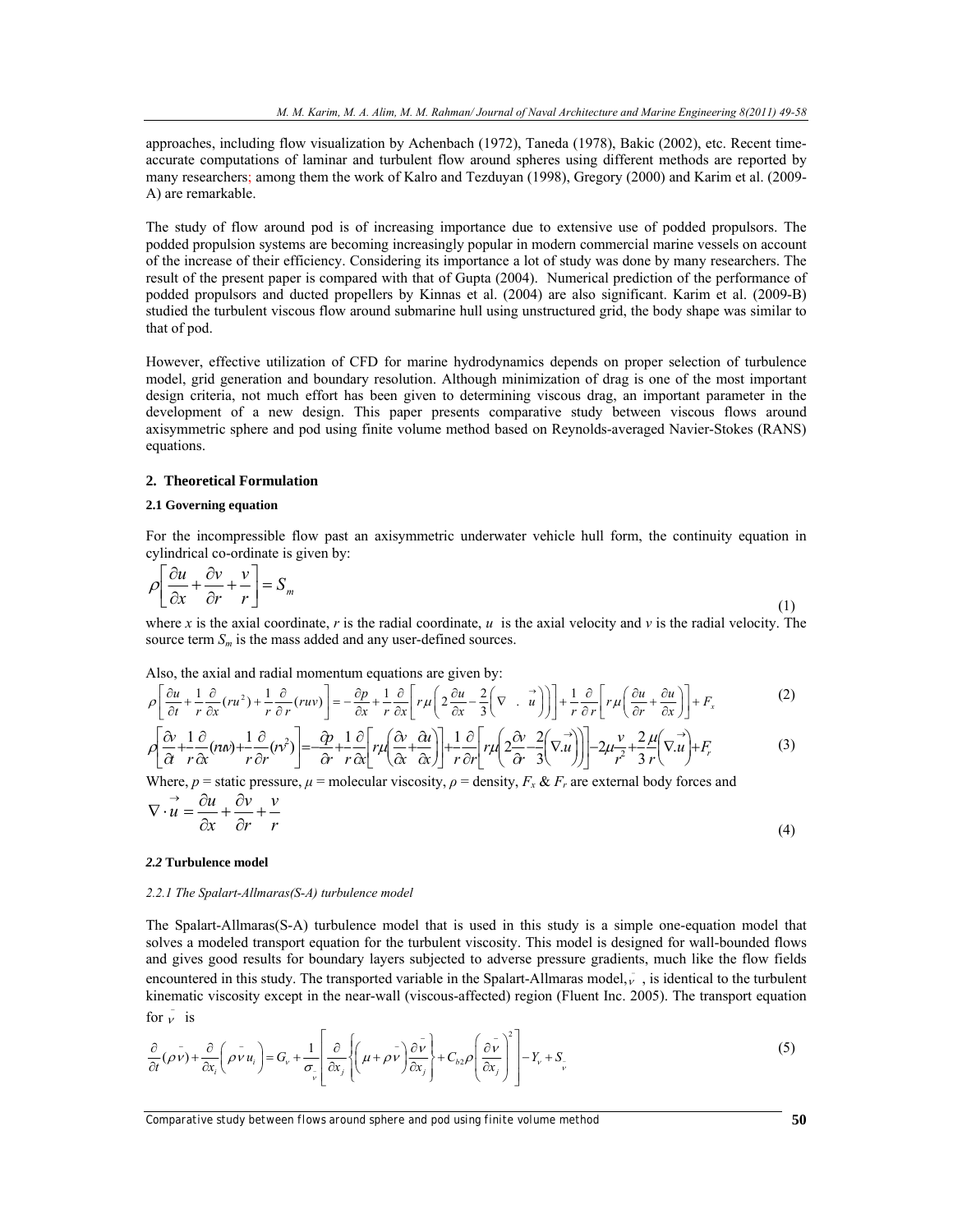Where,  $G<sub>v</sub>$  is the production of turbulent viscosity and  $Y<sub>v</sub>$  is the destruction of turbulent viscosity that occurs in the near-wall region due to wall blocking and viscous damping  $\sigma_v$ <sup>-</sup> and  $C_{b2}$  are constants and  $V$  is the molecular kinematic viscosity. To obtain the modified turbulent viscosity, ν, for the Spalart-Allmaras model from the turbulence intensity, *I* and length scale, *l*, the following equation can be used:

$$
v = \sqrt{\frac{3}{2}} U_{avg} II
$$
  
In this model the constants are considered as: (6)

 $C_{bi} = 0.1355 \sum_{r} C_{b2} = 0.622 \ C_{v1} = 7.1, \quad C_{w2} = 0.03, \quad C_{w3} = 2, \quad P_r = 0.667$ 

#### *2.2.2 The Shear-Stress Transport (SST) k-ω model*

The SST *k-ω* turbulence model is a two-equation eddy-viscosity model developed by Menter (1994) to effectively blend the robust and accurate formulation of the *k-ω* model.

The shear-stress transport (SST) *k*-ω model is so named because the definition of the turbulent viscosity is modified to account for the transport of the principal turbulent shear stress. The use of a *k-ω* formulation in the inner parts of the boundary layer makes the model directly usable all the way down to the wall through the visous sub-layer; hence the SST *k-ω* model can be used as a Low-Re turbulence model without any extra damping functions. The SST formulation also switches to a *k-ε* behaviour in the free-stream and thereby avoids the common *k-ω* problem that the model is too sensitive to the inlet free-stream turbulence properties. It is this feature that gives the SST *k*-ω model an advantage in terms of performance over both the standard *k*-ω model and the standard *k*-ε model. Other modifications include the addition of a cross-diffusion term in the *ω* equation and a blending function to ensure that the model equations behave appropriately in both the near-wall and farfield zones. Transport equations for the SST *k*-ω model are given by:

$$
\frac{\partial}{\partial t}(\rho k) + \frac{\partial}{\partial x_i}(\rho k u_i) = \frac{\partial}{\partial x_j} \left( \Gamma_k \frac{\partial k}{\partial x_j} \right) + \tilde{G}_k - Y_k + S_k \tag{7}
$$

$$
\frac{\partial}{\partial t}(\rho\omega) + \frac{\partial}{\partial x_i}(\rho\omega u_i) = \frac{\partial}{\partial x_j} \left( \Gamma_\omega \frac{\partial \omega}{\partial x_j} \right) + G_\omega - Y_\omega + D_\omega + S_\omega \tag{8}
$$

In these equations,  $\tilde{G}_k$  represents the generation of turbulence kinetic energy due to mean velocity gradients, *G<sup>ω</sup>* represents the generation of  $\omega$ ,  $\Gamma_k$  and  $\Gamma_\omega$  represent the effective diffusivity of k and  $\omega$ , respectively,  $Y_k$  and  $Y_\omega$ represent the dissipation of *k* and  $\omega$  due to turbulence,  $D_{\omega}$  represents the cross-diffusion term,  $S_k$  and  $S_{\omega}$  are userdefined source terms.

#### **2.3 Boundary conditions**

Since the geometry of an axisymmetric underwater body is, in effect, a half body section rotated about an axis parallel to the freestream velocity, the bottom boundary of the domain is modeled as an axis boundary. Additionally, the left and top boundaries of the domain are modeled as velocity inlet, the right boundary was modeled as an outflow boundary, and the surface of the body itself was modeled as a wall.

#### **2.4 Viscous drag**

The viscous drag of a body is generally derivable from the boundary-layer flow either on the basis of the local forces acting on the surface of the body or on the basis of the velocity profile of the wake far downstream. The local hydrodynamic force on a unit of surface area is resolvable into a surface shearing stress or local skin friction tangent to the body surface and a pressure normal to the surface. The summation over the whole body surface of the axial components of the local skin friction and of the pressure gives, respectively, the skin-friction drag  $D_f$  and the pressure drag  $D_p$  which for a body of revolution in axisymmetric flow become

$$
D_f = 2\pi \int_0^{x_e} r_w \tau_w \cos \alpha \, dx \bigg|_p^p = 2\pi \int_0^{x_e} r_w p \sin \alpha \, dx \tag{9}
$$

where,  $r_w$  is the radius from the axis to the body surface,  $\alpha$  is the arc length along the meridian profile, and  $x_e$  is the total arc length of the body from nose to tail. The sum of the two drags then constitutes the total viscous drag, *D* or  $D=D_f+D_p$ . The drag coefficient  $C_p$  and the pressure coefficient,  $C_p$  based on some appropriate reference area *A* are given by: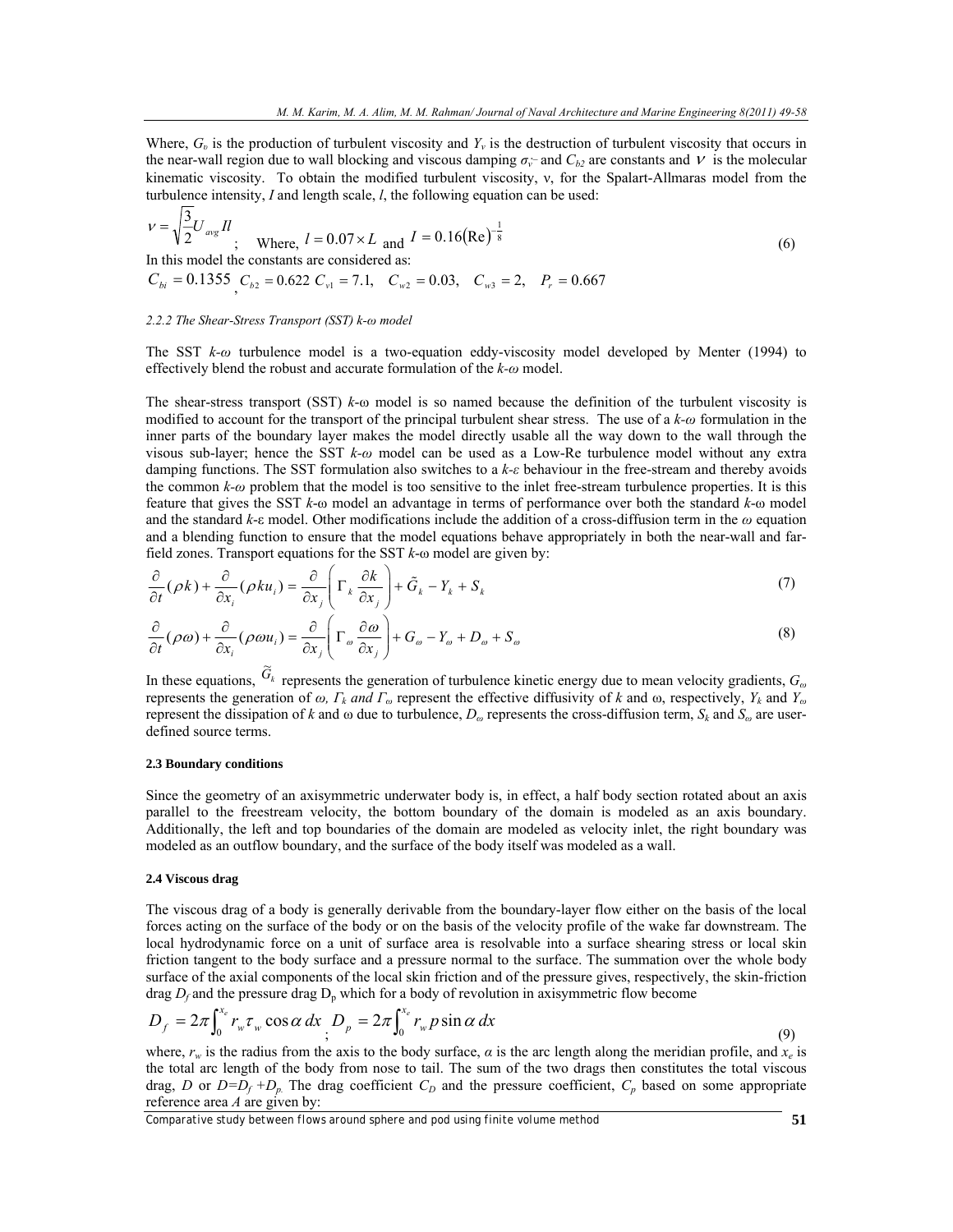$$
C_{D} = \frac{D}{0.5 \rho U_{\infty}^{2} A} \frac{C_{p}}{\text{and}} = \frac{p - p_{\infty}}{0.5 \rho U_{\infty}^{2} A}
$$
(10)

where,  $p_\infty$  is pressure of free stream and  $U_\infty$  is free stream velocity.

## **3. Grid Generation**

#### **3.1 Unstructured grid around sphere**

It is ensured that in the selected model, the numerical results would be accurate and that the problem would be solvable in a reasonable amount of time. The computational domain is extended ten times the sphere diameter in fore, aft and vertical direction of the sphere.

For the purposes of unstructured grid construction, the computational domain for sphere model is divided into two regions: the boundary layer region and the free stream region. Dividing the domain in this fashion is a common practice in problems where the effects of the viscous boundary layer that forms on the body are expected to significantly affect the flow field and where enhanced grid resolution in the vicinity of the boundary layer is important. The growth factors are chosen to increase the resolution of the meshes at the base of the boundary layers (where flow parameter gradients are largest) while still maintaining high grid resolution, low cell skewness at the top of the boundary layers, and a total boundary layer mesh thickness of approximately 3 cm. Low skewness is important to ensure similar cell proportions between outer boundary layer cells and neighboring free stream region cells.

Meshing of the free stream regions took place in two steps. First, the edges of the regions are meshed, and then, using the edge meshes, the interiors of the regions (or faces) are meshed. Since boundary layer meshing has already been performed, only the axis boundary, inlet, outlet, and top edges have to be meshed. Comparatively course meshes are specified on the exterior (inlet, outlet, and top) boundaries due to the expected lack of large flow property fluctuations (and thus low grid densities) in those regions. For the purpose of grid construction, the computational domain is divided into three faces: Middle face, Front face and Rear face.



Fig. 1: (a) Axisymmetric sphere unstructured grid with boundary conditions; (b). Close up view near boundary layer of sphere

First the edges are meshed, and then the interior of the domains are meshed using pave meshing scheme. The pave scheme creates an unstructured grid of mesh elements, which is particularly desirable for its applicability to a wide range of face geometries, its ability to deal with irregularly shaped interiors, and its ease of use. There is no restriction on mesh node spacing imposed by the pave scheme since only triangular face elements are used. More cells are constructed near the surface of the sphere to tackle the high velocity gradient in the boundary layer region of the viscous flow. Fig. 1(a) shows the grid for the axisymmetric sphere, which is symmetric about the axis of rotation. Also, Fig. 1(b) shows the close up view that visualizes the boundary layer clearly.

## **3.2 Structured grid around pod**

*Comparative study between flows around sphere and pod using finite volume method* **52** The geometry of the pod is considered for being consistent with the numerical work of Gupta (2004). The computational domain extend 1.5 body lengths upstream of the leading edge of the pod, 1.5 body length above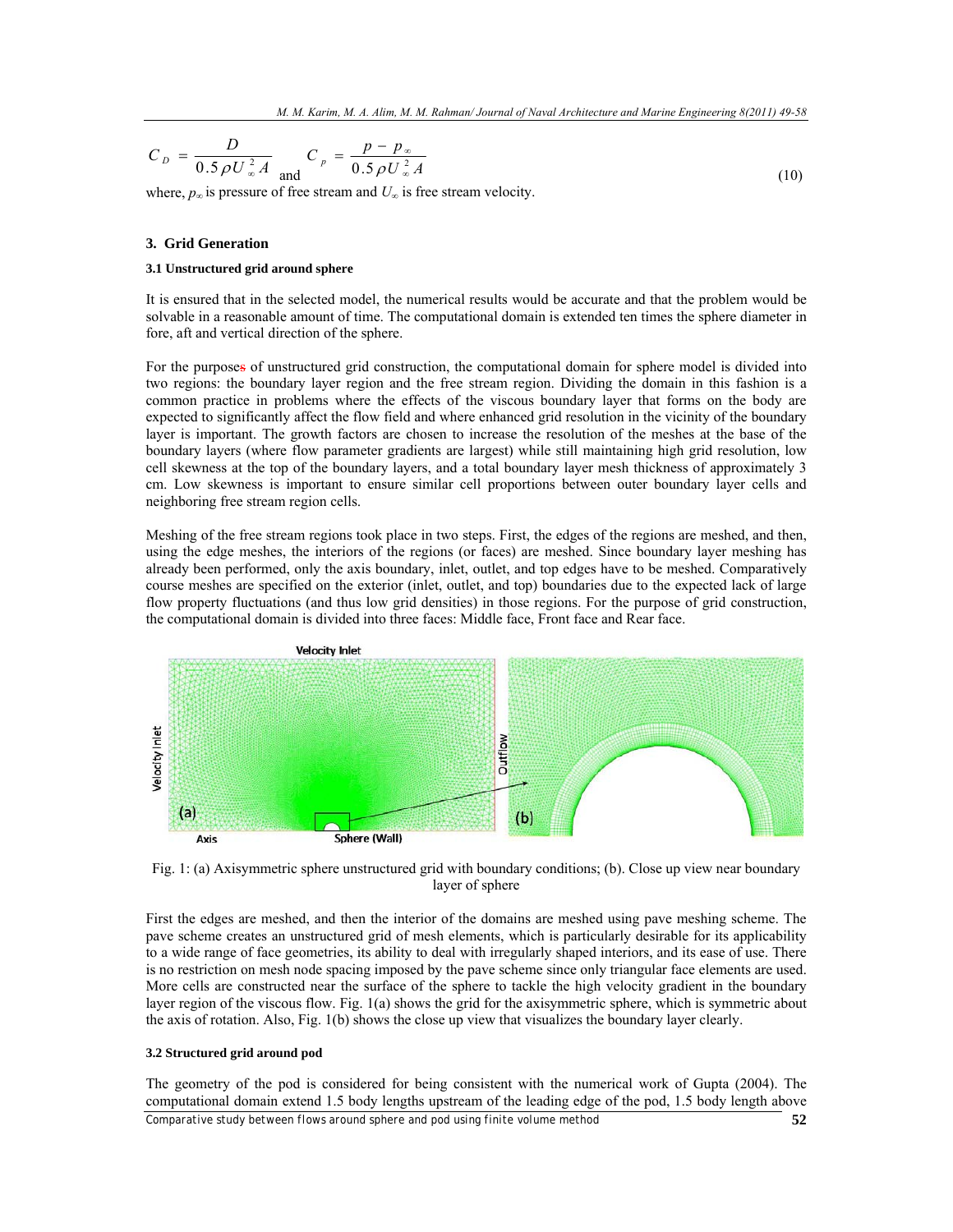the body surface and two body lengths from the trailing edge The solution domain is ensured large enough to capture the entire viscous interaction and the wake development. The mesh generation procedure for this work is based on trial and error. This needs to be fine enough to produce grid independent solutions but coarse enough to have a reasonable computation time. Fig. 2 shows the grid for the axisymmetric model of pod hull, which is symmetric about the axis of rotation. More cells are concentrated near the leading edge and trailing edge of the hull to capture the stagnation points. Since the fine resolution of grid points is not required near the inflow and outflow boundaries, an expansion ratio is used from the leading edge of the body to the inflow boundary and from the trailing edge to the outflow boundary. The node distribution with the expansion ratio of pod is given in Table 1.



Fig. 2: 2D- Axisymmetric pod grid with boundary condition

| Table 1: Axisymmetric pod boundary node spacing distributions |  |  |
|---------------------------------------------------------------|--|--|
|                                                               |  |  |

| Front face                                        |                               | Middle face           |                    | Rear face        |                    | Normal to the axis |
|---------------------------------------------------|-------------------------------|-----------------------|--------------------|------------------|--------------------|--------------------|
| N <sub>o</sub><br>of<br>Growth<br>Nodes<br>factor | of<br>N <sub>0</sub><br>Nodes | Growth<br>factor(both | of<br>No.<br>Nodes | Growth<br>factor | of<br>No.<br>Nodes | Growth<br>factor   |
|                                                   |                               | direction)            |                    |                  |                    |                    |
| 50<br>.04                                         | 80                            | .02                   | 70                 | .04              | 70                 | 0.05               |

## **4. Methodology**

For all of the grids generated in this study, the segregated solver formulation is used. This approach solves the continuity, momentum, and energy equations sequentially as opposed to simultaneously. A finite volume method (Versteeg and Malasekera, 1995) is employed to obtain a solution of the Reynold's averaged Navier-Stokes equations. The coupling between the pressure and velocity fields was achieved using PISO algorithm (Barton, 1998). A second order upwind scheme was used for the convection and the central-differencing scheme for diffusion terms.

In every case, after the flow is successfully initialized at the boundary, the solution is iterated until the convergence is attained. Convergence is declared if the x-velocity, y-velocity, and continuity residuals all dropped below 0.001.

## **5. Results and Discussion**

#### **5.1 Flow around sphere**

In the case of axisymmetric turbulent flow around sphere, the computed results are compared to Achenbach's (1972) experimental data. Achenbach's experiment is performed at a transcritical Reynolds number where the flow is considered fully turbulent and thus can be directly compared to the turbulent computational models. In the present study, the turbulent flow is well captured with Spalart-Allmaras (S-A) and shear stress transport *k-*ω turbulence model at  $Re = 5 \times 10^6$ .

The predicted pressure coefficient over the surface of the sphere is shown in Fig. 3. The computed results are very close to the Achenbach's experimental values. Fig. 4 shows computed values of skin friction coefficient over the sphere. In this case, the computed skin friction coefficient curves does not track well with Achenbach's data forward of the separation point. However, the general trends of the curves are the same. However, the discrepancies between actual and computed  $C_f$  curves are not expected to greatly affect the reliability of the total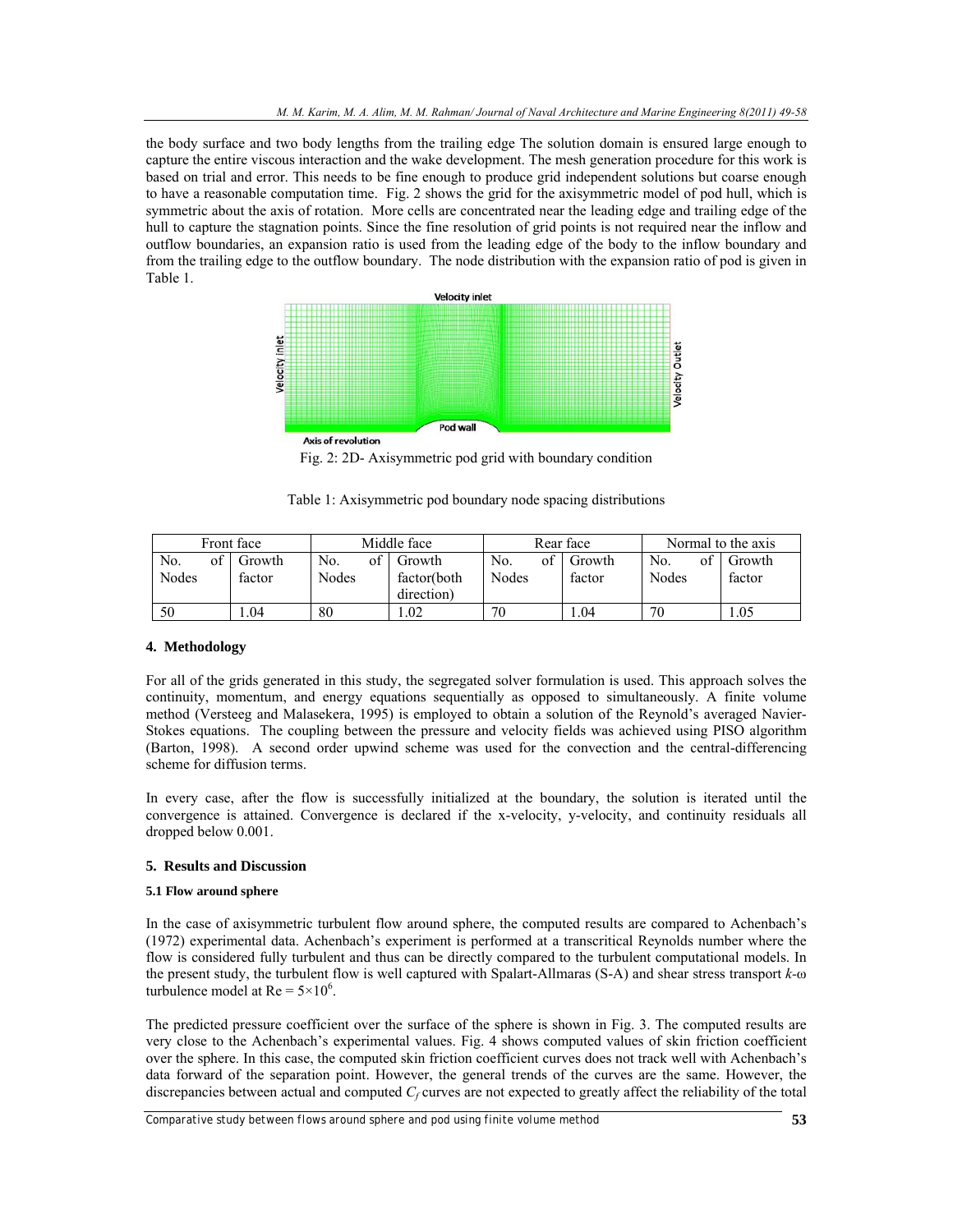drag prediction since skin friction drag accounts only for 9.6% of the total drag in this case. Here, the computed  $C_p$ ,  $C_f$  and  $C_D$  are 0.1468, 0.0156 and 0.1625 respecyively. Fig. 5(a) shows the velocity vectors around sphere. The separated region and vortex shedding are clearly visible in the close up view near wall as shown in Fig. 5(b). Table 2 shows the angular position of separation points as well as the percentage of difference from experimental values. The numerical predictions of separation point matched Achenbach's experimental data well.





Fig. 4: Plot of skin friction coefficient on the surface of sphere at  $Re = 5 \times 10^6$ 

Table 3 shows values of drag coefficient predicted by two turbulence models and also experimental values measured by Achenbach (1972). Percentage of difference between the numerical and experimental values is also included. The small discrepancy between Achenbach's drag coefficient and the numerically computed drag coefficient may be due to Reynolds number mismatch.

|                                | Separation points<br>$(in$ degrees) | Percentage of difference |
|--------------------------------|-------------------------------------|--------------------------|
| Present                        | 26                                  |                          |
| Achenbach's (1972) exp. result |                                     | 6.8 $%$                  |

| Table 2: Angle of separation for axisymmetric turbulent flow around sphere |  |  |
|----------------------------------------------------------------------------|--|--|
|                                                                            |  |  |
|                                                                            |  |  |

|                          | Spalart-Allmaras | SST $k$ - $\omega$ model | Achenbace's exp. $(C_D)$ |
|--------------------------|------------------|--------------------------|--------------------------|
|                          | Turbulent model  |                          |                          |
| Drag coefficient, $C_D$  | J.163            | ) 154                    |                          |
| Percentage of difference | $9\%$            | $14\%$                   | 0.18                     |

Table 3: Drag coefficient for axisymmetric turbulent flow around sphere



Fig. 5(a): Velocity vectors around sphere (b) Close up view that shows the separation point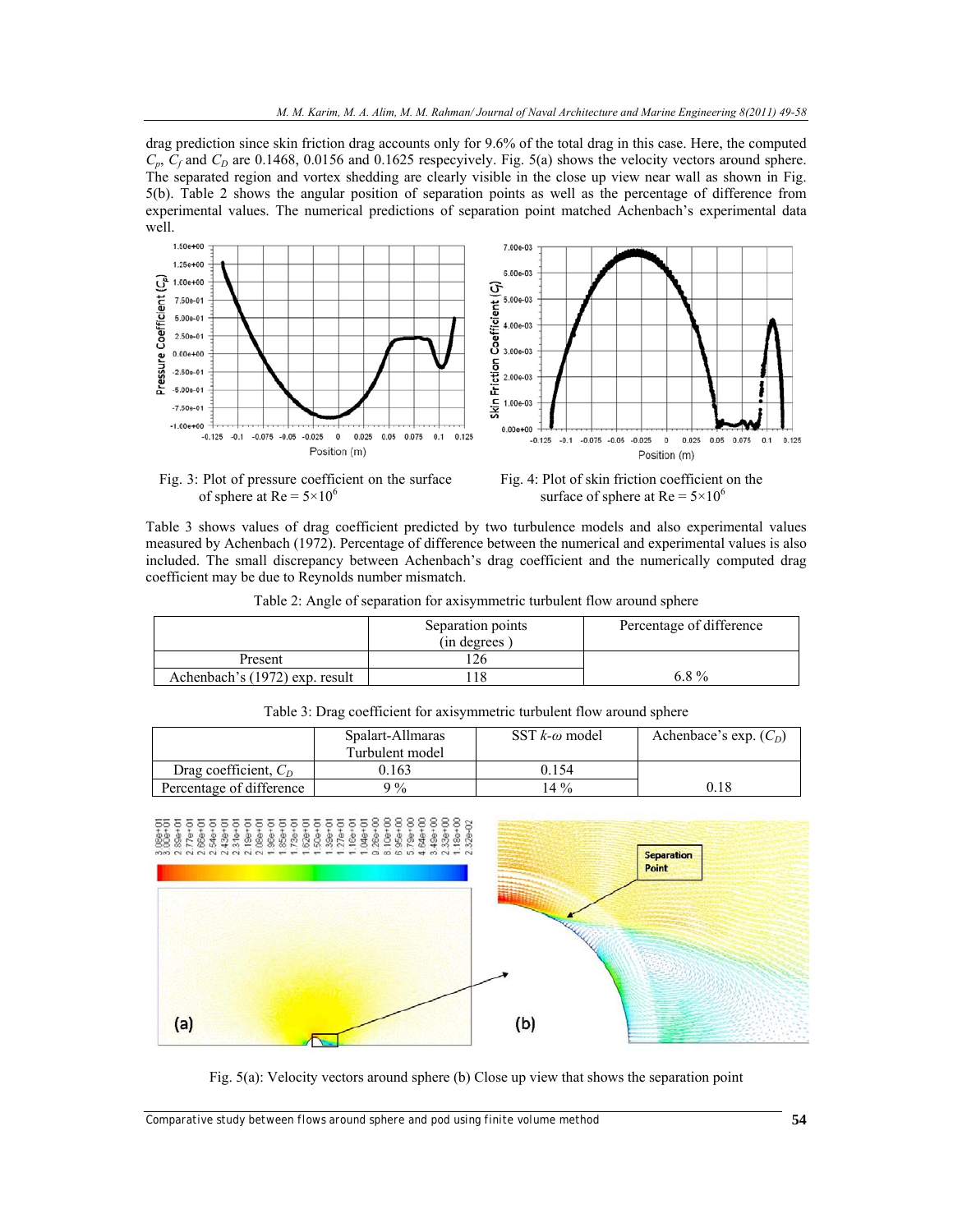#### **5.2 Flow around axisymmetric pod**

In this study, only the pod (without strut) is considered. The geometry of the pod is as that of Gupta (2004) for comparison. The Spalart-Allmaras (S-A) turbulence model does not give good results, so only the Shear Stress Transport (SST) *k-ω* model is used only for pod. This model captured the turbulent flow around the axisymmetric pod geometry very well at  $Re = 3 \times 10^6$ . The parameters used for the axisymmetric flow solver are given in Table 4.

| Solver    | 2DDP           | Reynolds Number      | $3\times10^{6}$        |
|-----------|----------------|----------------------|------------------------|
| Model     | SST $k-\omega$ | Turbulence Kinetic   | $9.227 \times 10^{-4}$ |
|           |                | Energy, $k$          |                        |
| Density   | 1000           | Specific Dissipation | 0.2641                 |
|           |                | Rate, $\omega$       |                        |
| Viscosity | 0.001          |                      | 0.09                   |
| Inflow    | $u=1, v=0$     | Turbulence Length, l | 0.21                   |

## Table 4: Run parameters for axisymmetric viscous model around pod

The time step size is selected so that the maximum cell Courant number is very near to unity. In Fig. 6, the result of  $C_D$  versus time shows the convergence of the solution.





## Fig. 7: Plot of  $y^+$  of pod for SST  $k$ - $\omega$  model

The minimum grid spacing is generally based on  $Y^+$  a dimensionless parameter representing a local Reynolds number in the near wall region. It is important for the near wall treatment for turbulent flow. Fig. 7 shows the maximum value of  $Y^+$  =25 (approximate) obtained using SST  $k$ - $\omega$  model, which is acceptable when disabling transient flow. Surface pressure coefficient, frictional coefficient and overall volumetric drag coefficients are important quantities for assessing the hydrodynamic efficiency of podded propulsor system. The main focus of this study is to calculate these forces. The computed total drag coefficient with its component at  $Re = 3 \times 10^6$  is given in Table 5.

Table 5: Total drag coefficient with its component at  $Re = 3 \times 10^6$  computed on pod hull

| $\sim$<br>∽<br>coefficient <sup>.</sup><br>Pressure<br>$\sim_n$ | $\sim$<br>'rictional<br>coefficient | $\sim$<br>-<br>.)rag<br>coefficient<br>$\cup_{D}$ |
|-----------------------------------------------------------------|-------------------------------------|---------------------------------------------------|
| ∣∩-3<br>QC                                                      | $\sim$<br>00<br>:4:<br>1 U          | $-1$<br>n۵<br>v.v                                 |

From this table, it is observed that, in case of pod the frictional coefficient is also the major portion of total drag like submarine hull due to its long body surface. However, in this case, frictional coefficient is 64% of total drag coefficient whereas it is 79.5% in case of submarine (Karim et al., 2009-B). This is happened due to the fact that the pod body has lower *L/D* ratio (*L/D*=3.6) than submarine body (*L/D*=8.75). Small difference in shape at the nose and tail section of the bodies may also be responsible for this. Surface area is one of the important parameters for calculation of skin friction coefficient. In this case, following formula is used to calculate the surface area of pod.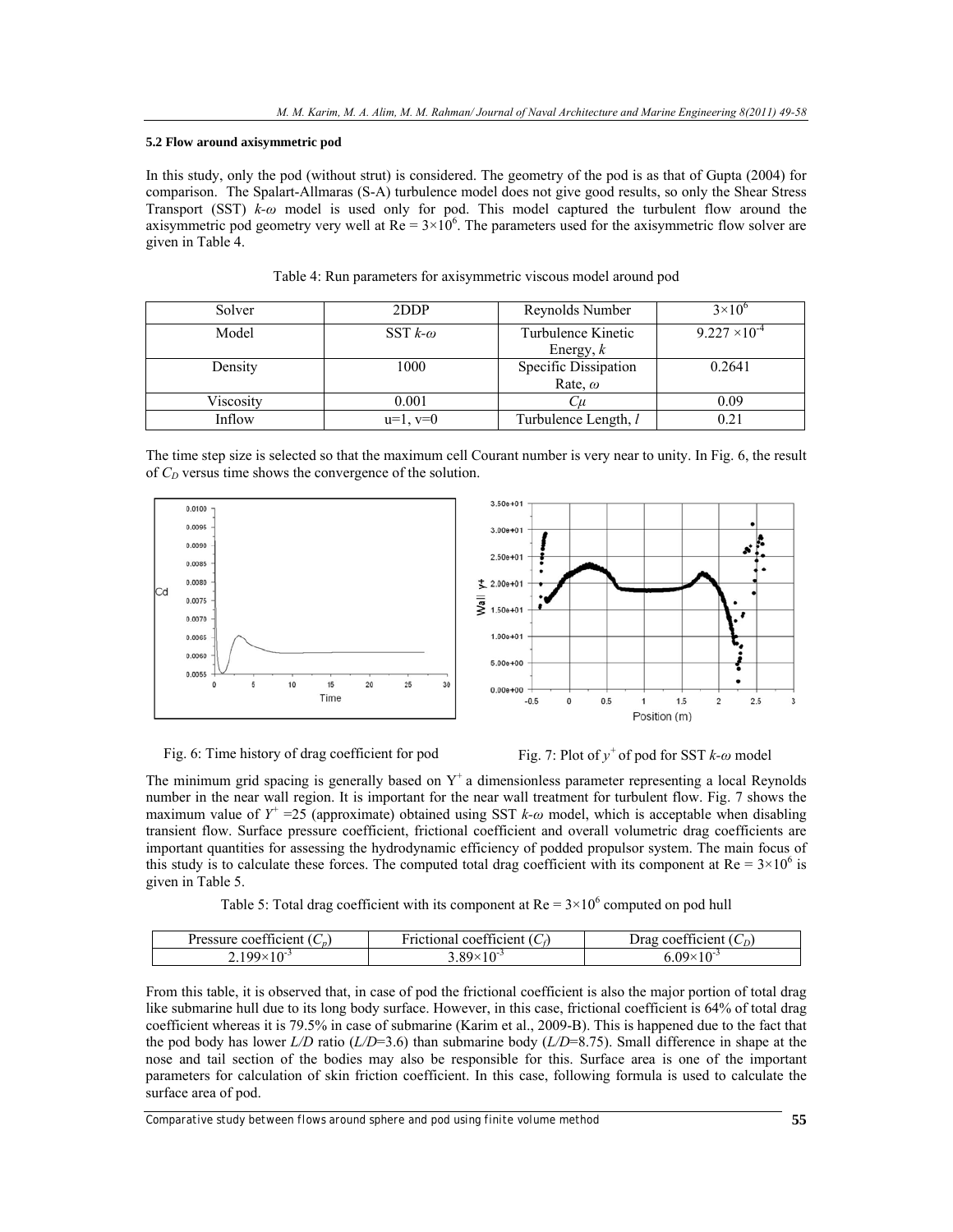$$
Area = \sum_{i} \left( \sqrt{\left(R_{i+1} - R_{i}\right)^{2} + \left(x_{i+1} - x_{i}\right)^{2}} \times \left(R_{i+1} + R_{i}\right) \times \pi \right)
$$
\n(11)

Where,  $R_i$  are the radii at corresponding axial location  $x_i$ .

Table 6 shows the comparison of the computed frictional coefficient with results of Gupta (2004) and Blasius (1908). It is observed from the table that the computed result shows better agreement than that of Gupta.

Table 6: The frictional coefficient of pod

| Present Result $(C_i)$ | Gupta's result $(C_i)$<br>(Calculated by RSM model) | Blasius theoretical result $(C_t)$ |
|------------------------|-----------------------------------------------------|------------------------------------|
| $3.89\times10^{-3}$    | $5.0838\times10^{-3}$                               | $3.207\times10^{-3}$               |

Fig. 8 and Fig. 9 show the pressure coefficient and axial velocity on the pod respectively and both of them agree well with that of Gupta (2004). In this case, the radial velocity is zero everywhere as the flow is simulated at a zero angle of attack. It is known that the easiest way of calculating the separation point is from its wall shear stress.



Fig. 8: Plot of pressure coefficient of pod Fig. 9: Plot of axial velocity of pod

At the separated point the wall shear stress become zero. From Fig. 10 it is observed that the wall shear goes to zero but then increase again. This phenomenon demonstrates that boundary layer may have separated and then reattached. This phenomenon demonstrates that boundary layer may have separated and then reattached.



Fig. 10: Plots of skin friction coefficient of pod

Figs. 11-14 show the different flow visualization over the pod hull. As axisymmetric model is used in this study, all of the figures show only half section of the body. The contour of the pressure coefficient around the pod hull is shown in Fig. 11(a) at  $Re = 3 \times 10^6$ . The stagnation point of high pressure at the front tip of the hull, the favorable pressure gradient at the front section and the adverse pressure gradient at the rear section of the hull are clearly shown.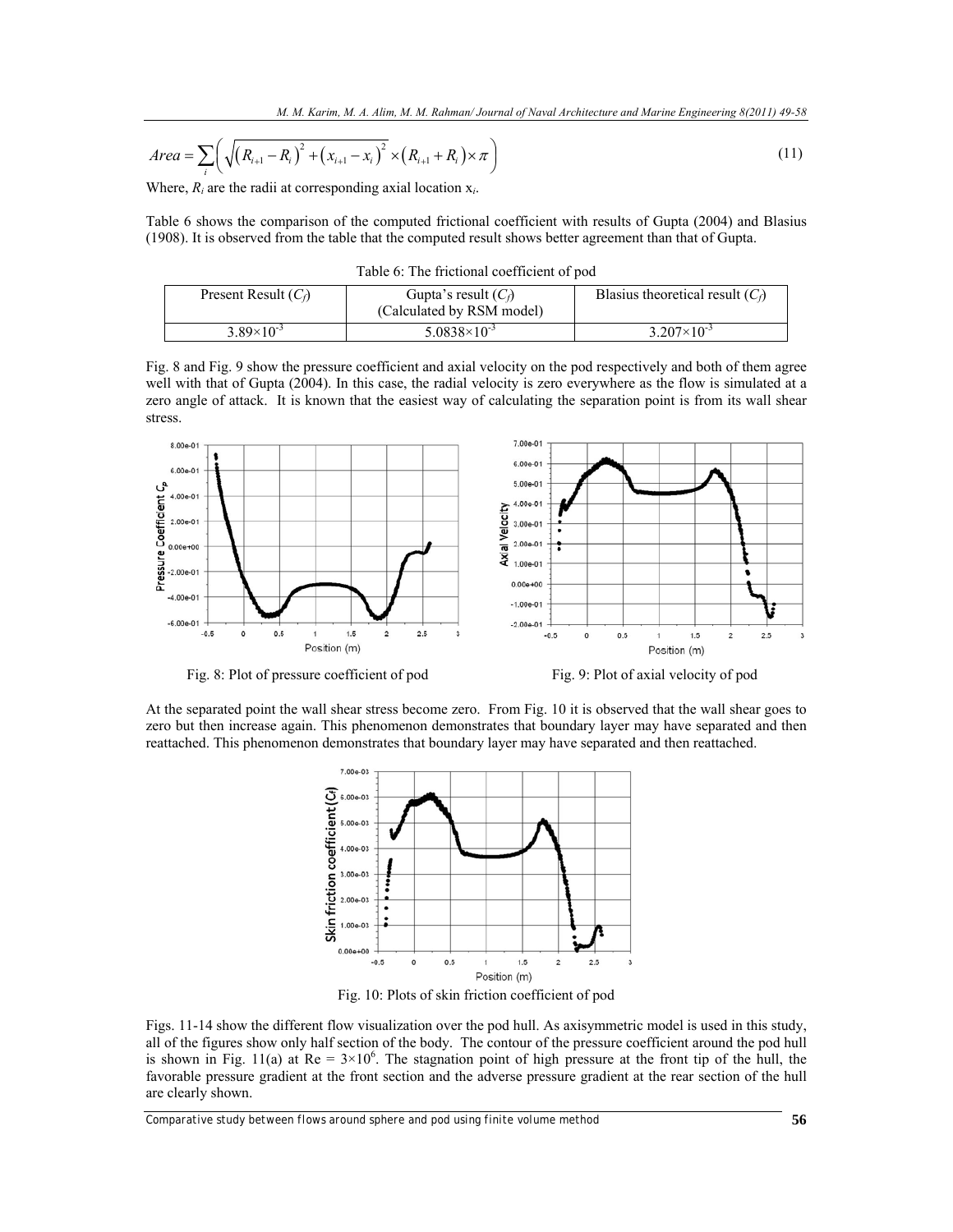

Fig. 11: (a) Contours of pressure coefficient for pod; (b) Close up view near the leading edge

Since the reference pressure is set to zero the pressures shown are relative. Fig. 11 (b) shows a close up of the front section of the hull. Here the stagnation point and the favorable pressure gradient are even more visible (red color).



Fig. 12: (a) Contours of velocity magnitude for pod; (b) Close up view near the leading edge

Fig. 12(a) shows the contour of velocity magnitude for the pod hull at  $Re = 3 \times 10^6$ . When compared to the pressure plot it can be seen that the stagnation point of high pressure corresponds to the low velocity point at the front, the favorable pressure gradient in the front section corresponds to a high velocity and the adverse pressure gradient at the rear corresponds to a lower velocity. Fig. 12(b) shows a close up view of the front section of the velocity profile. Here it is apparent by the colors close to the shape that the 'no slip' boundary condition set for the surface of the hull is in effect. It is also more apparent that the stagnation point is actually a stagnation point with zero velocity (the blue region).



Fig. 13: Contours of wall shear stress for pod Fig. 14: Contours of turbulence kinetic energy



for pod

The wall shear plots are a good indication of the viscous drag over the hull surface. They can also be used to check if there is any separation because the wall shear goes to zero where the boundary layer separates. Viscous effect occurred only on the boundary surface of the body. Large wall shear affect in the favorable pressure gradient area at the front section of the hull. The very peak of the front section has a reduced wall shear, which makes sense physically because there is a reduced flow velocity in this region due to the stagnation point. Fig. 13 shows the boundary surface region closer, which indicates a high shear stress (red color). Finally, turbulence